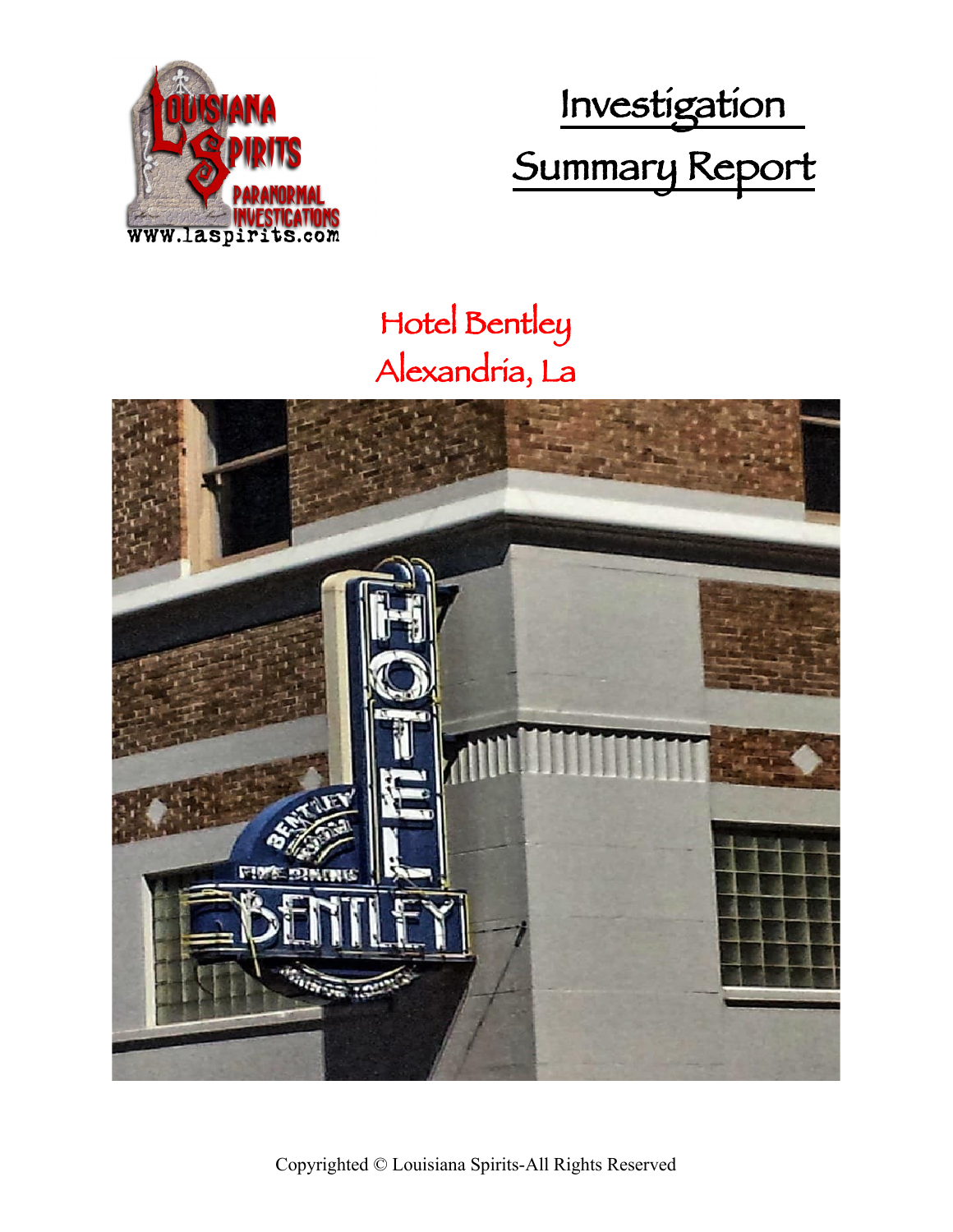

Built 1907 Opened 8/10/1908. (113 yrs old) Added to NRHP 11/15/79 Remodeling in 80's and 2012

Built by Joseph Bentley who was a logger from Pennsylvania along with Mr. Zimmerman. (How Bentley and Zimmerman got their names in towns is because they landed there). The building is built from clay and limestone from the red river. Mr. Bentley also owned a generator that powered the apartment and the mirror room, the rest of the hotel did not have a/c instead the windows opened and the afternoons when the wind would come off the river the guests would open the windows to feel the breeze off of the river.

Mr. Bentley never married but instead called the hotel his wife and was the FIRST person to own a car in town.

Mr. Bentley lived and died in the hotel in the apt on the 2nd flood in 1938

Architect George R Mann built the building that consisted of only 5 stories then later added on an additional 3 stories totaling 80 rooms and 8 stories.

In 1960 Bentley closed for nearly a decade and in the 1980's Buddy Tudor (son to Tudor that built the building) bought it and had it remodeled and opened for 15 yrs where he then sold it to a group in NOLA (getting a name shortly) before they then sold it to a Bob Dean.

Bob Dean owned many nursing homes and originally wanted to turn the hotel into a nursing home and went through the city to do so but was turned down. He then wanted to tear down the Bentley and was again denied which is when the hotel was put on the NRHP.

Mr. Michael Jenkins now owns the hotel and the hotel now consists of 92-94 rooms. Some of which has been modified to handicap accessible.

Special guests at the hotel include:

John Wayne Roy Rodgers Dwight Eisenhower George S. Patton Omar Bradley Henry Kissinger

### EXPERIENCES

Strange happenings:

A little girl 7yrs old fell to her death in an elevator shaft and is known for pulling at pants legs and tugging and touching

The smell of smoke from a pipe or a cigar where people who do not smoke call down to the front desk and tell them they haven't been smoking please do not charge the \$250 smoking fee People coming into the rooms or walking in their rooms

Brent j Maia 8/22/19

"I stayed in the bridal suite upstairs upon entering the room I lied my cell phone on the table it flew across the room onto the floor then it kept turning the Jacuzzi on and off I could feel that the place is so haunted<sup>"</sup>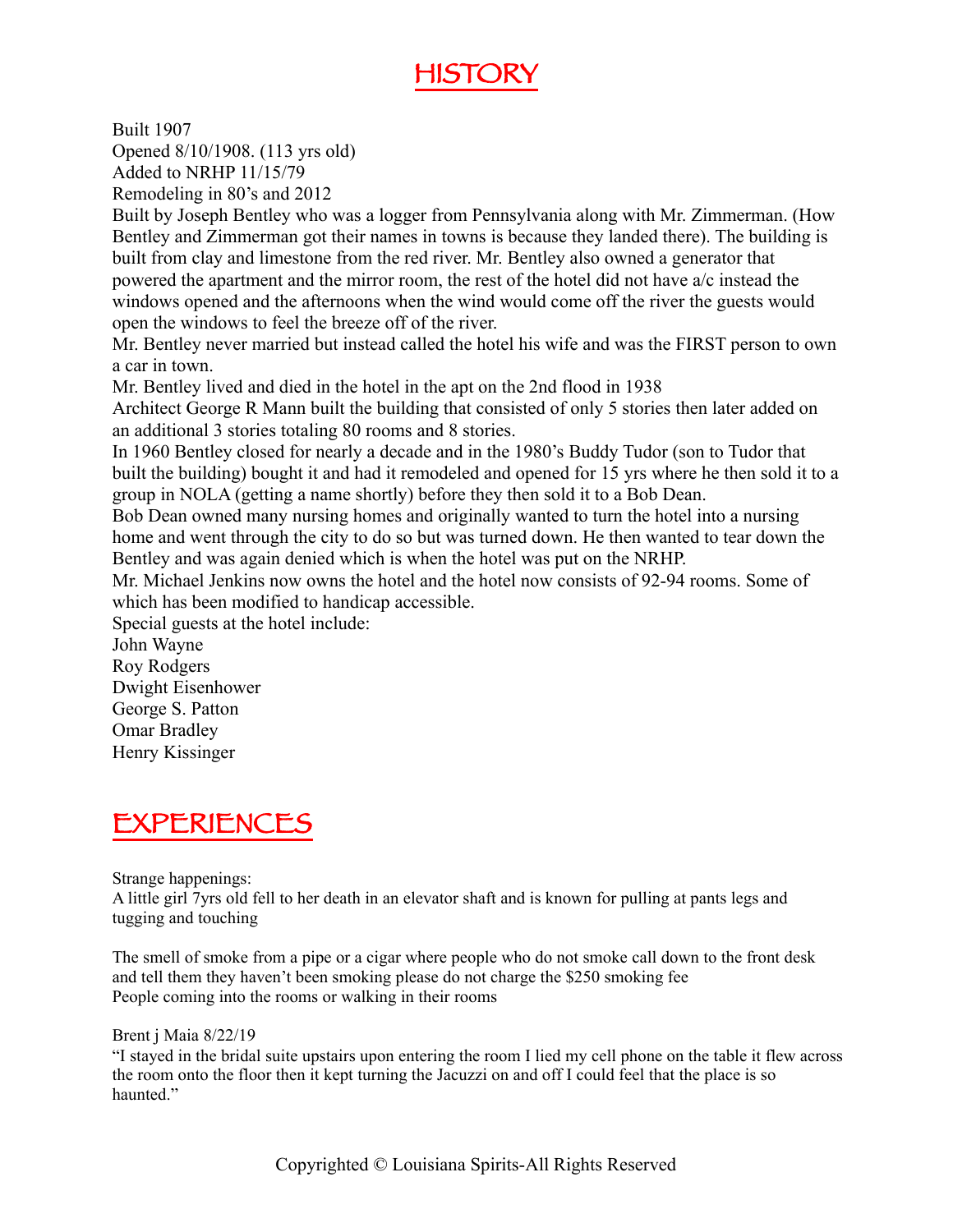#### Kathryn 8/1/2017

"I worked at the hotel in the late 1990s. We all know that there was inhabited with spirits. The owner he likes visiting the dining room I would straighten the photos in the hallway going to the restroom and each time they would be put back crooked. I used to joke with him about it that he was just like to play jokes. We would always have just called the front desk about someone coming into the room or someone walking down the hallway, I cannot remember which room we were just small when the customers for To tell us of these things because we all knew. It was a wonderful place to work because there is so much history there you could sometimes feel the spirit and see the people of the past."

Recent activities include:

The elevator door starting to close and then opening like someone was getting on for the staff elevator and no one be there to get on.

People also report walking up and down the hallway and coming out of rooms. Reports of sounds like someone is coming into occupied rooms in the night.



Location: Hotel Bentley Alexandria, LA

Date: 10/31/2020

Investigators: Grady, Brianna, Christey, Harv

Equipment used: Mel Meter, K2 meters, Night vision Video Camera, UV digital still camera, SB7 Spirit Box, Digital Voice Recorders

We started our investigation off in the basement area near the laundry room. There are reports of a little girl that likes to play with the employees in this area. We captured a fast-moving anomaly that can be seen in the video evidence. We also capture some spikes on the Mel meter which was seen on the camera. We also got a response on one of our K2 meters to a direct question to the little girl. We also capture and unexplained screeching or screaming sound on audio.

The second part of our investigation took place up on the  $6<sup>th</sup>$  floor in the condo are, which is still under renovation and is not open to the public. We did receive some interesting spikes on the K2 meters but unfortunately this was not captured on video. We did capture and interesting anomaly on video that can be seen in the evidence. It comes in from left side of frame and floats to center bottom but twist and fades in and out.

## Attached Files

EVP's: Screech/Scream Sound Attached K2/Mel Meter: Interesting Spikes all during the investigation Attached videos Video: 2 anomalies Attached

Copyrighted © Louisiana Spirits-All Rights Reserved